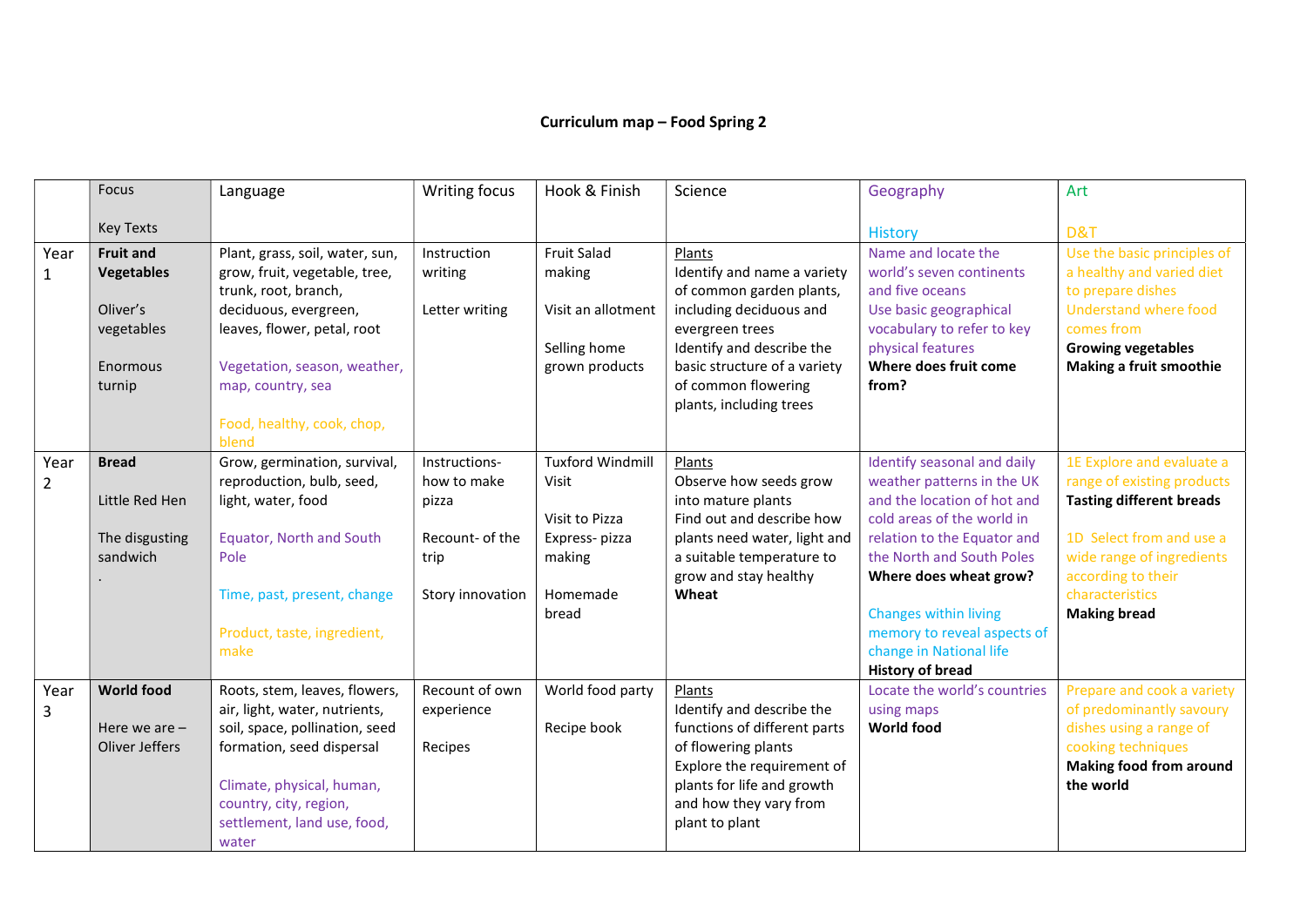| Year<br>4 | Chocolate<br>Charlie and the<br>Chocolate<br>Factory                | Recipe, make, chop, whisk,<br>mix, measure<br>Measure, temperature,<br>Celsius, degree, liquid, solid,<br>gas, change, heat, cool<br>Climate zone, biome and<br>vegetation belt, physical,<br>human, trade links, natural<br>resources, energy, food,<br>minerals, water<br>Civilisation, Mayan, cocoa<br>Design, ingredient, select,<br>property, function, evaluate,<br>product, improve | Visit from a<br>chocolatier<br>Design and make<br>a biscuit with<br>chocolate as an<br>ingredient | Investigate the way in<br>which water is transported<br>within plants<br>Explore the part that<br>flowers play in the life cycle<br>of flowering plants<br>Link to world food<br>States of matter<br>Compare and group<br>materials together<br>according to whether<br>they are solids, liquids or<br>gases<br>Observe that some<br>materials changes state<br>when they are heated or<br>cooled and measure the<br>temperature at which<br>this happens<br><b>Making chocolates</b><br>Identify the part played<br>by evaporation and<br>condensation in the<br>water cycle and<br>associate the rate of<br>evaporation with<br>temperature.<br><b>Water cycle</b> | Locate the world's countries<br>using maps<br>Understand geographical<br>similarities and<br>differences through the<br>study of a human and<br>geographical region of<br><b>South America</b><br><b>Where does chocolate</b><br>come from?<br><b>What is fair trade?</b><br>A non-European society that<br>provides a contrast - Mayan<br>Civilisation<br><b>History of chocolate</b> | Select from and use a wide<br>range of ingredients<br>according to their<br>functional properties<br>Investigate and analyse a<br>range of existing products<br>Evaluate their ideas and<br>products against their own<br>design criteria and<br>consider the view of<br>others to improve their<br>work<br>Design and make a<br>chocolate bar |
|-----------|---------------------------------------------------------------------|--------------------------------------------------------------------------------------------------------------------------------------------------------------------------------------------------------------------------------------------------------------------------------------------------------------------------------------------------------------------------------------------|---------------------------------------------------------------------------------------------------|----------------------------------------------------------------------------------------------------------------------------------------------------------------------------------------------------------------------------------------------------------------------------------------------------------------------------------------------------------------------------------------------------------------------------------------------------------------------------------------------------------------------------------------------------------------------------------------------------------------------------------------------------------------------|----------------------------------------------------------------------------------------------------------------------------------------------------------------------------------------------------------------------------------------------------------------------------------------------------------------------------------------------------------------------------------------|------------------------------------------------------------------------------------------------------------------------------------------------------------------------------------------------------------------------------------------------------------------------------------------------------------------------------------------------|
| Year<br>5 | <b>Growing food</b><br>Jack and the<br>beanstalk<br>A drop of water | Evaporation, condensation,<br>water cycle<br>Water, water cycle, rivers,<br>mountains, surface,<br>evaporate, rise, atmosphere,<br>cool, condense, cloud, rain,<br>precipitation, snow                                                                                                                                                                                                     | Hydroponic<br>experiment<br>(STEM)                                                                | Year 4 states of matter<br>Identify the part played by<br>evaporation and<br>condensation in the water<br>cycle<br>Link to geography water<br>cycle                                                                                                                                                                                                                                                                                                                                                                                                                                                                                                                  | Describe and understand<br>key aspects of physical<br>geography<br>Water cycle                                                                                                                                                                                                                                                                                                         | <b>Understand seasonality</b><br>and know where and how<br>a variety of ingredients are<br>grown<br><b>Making seasonal dishes</b>                                                                                                                                                                                                              |